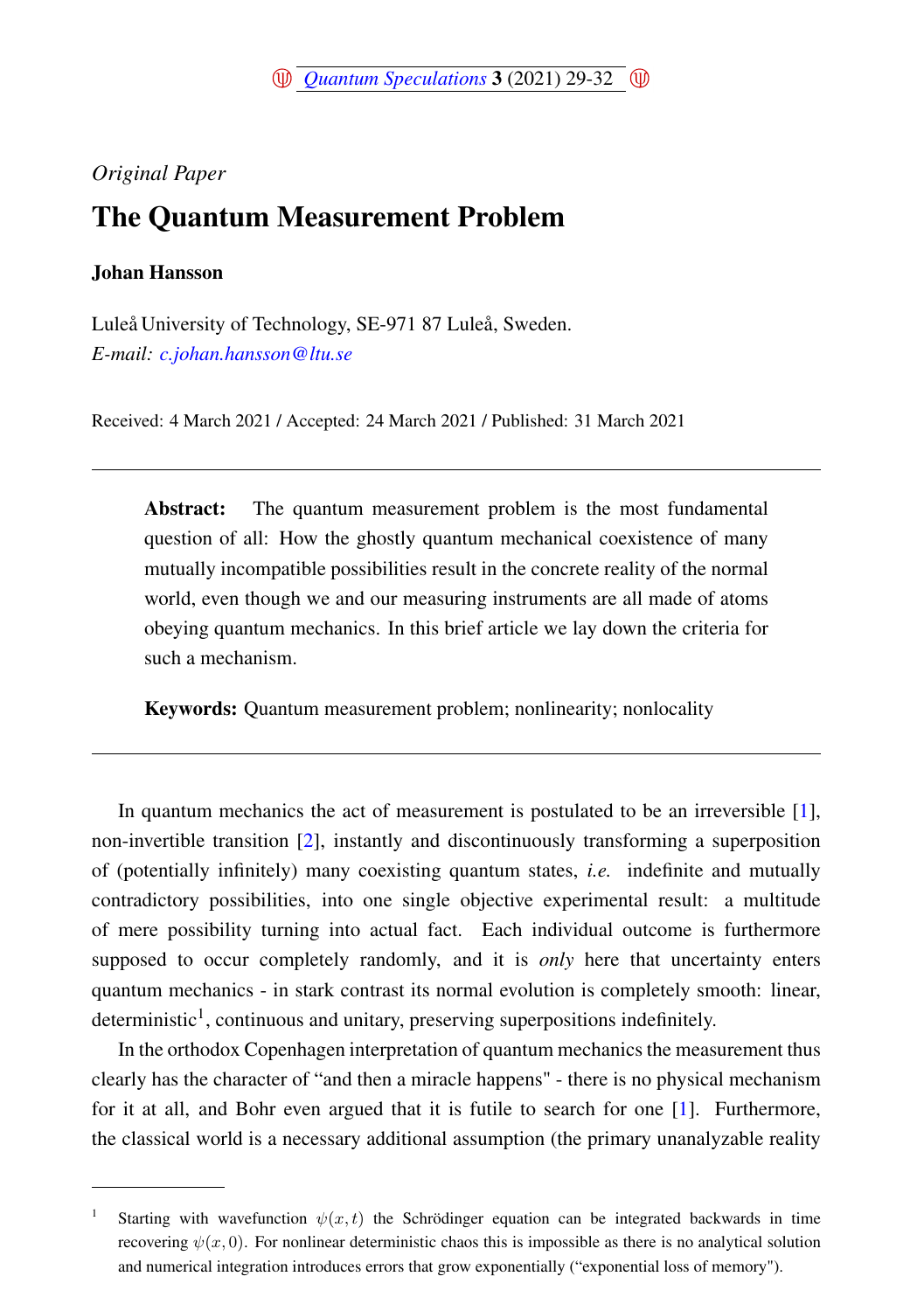of ordinary experience) and not a derived concept<sup>2</sup>. Both the quantum mechanical and classical level (in terms of measuring devices and observers) are independently required. The Copenhagen interpretation does not solve the quantum measurement problem but merely conceals it. This was probably the right strategy at the outset but now, almost 100 years later, a real physical explanation should be sought.

From what we today know about nature the measurement process must be:

• *Nonlinear* - No amount of linear "decoherence" [\[3\]](#page-2-2) (phase randomization), neither internal nor environmental, can ever explain the disappearance of coexisting quantum possibilies [\[4\]](#page-3-0), [\[5\]](#page-3-1) as everything, including measuring instruments and observers, consists of quantum entities. This is demonstrated very nicely and transparently in *e.g.* [\[6\]](#page-3-2). No matter how large a mathematically linear system is it cannot magically turn nonlinear all by itself - that too amounts to "miracle", not physics. In any purely linear quantum model the superpositions persist indefinitely, obeying unitary evolution. And through an infinite-regress of ever larger superpositions of subsystems, the "von Neumann-chain", this inexorably leads to the conclusion that in a linear model *nothing ever can be measured* (!)<sup>3</sup> [\[8\]](#page-3-3), or to a many-worlds picture [\[9\]](#page-3-4) but apart from it being both untestable and devoid of scientific predictability (as anything that is not absolutely forbidden is guaranteed to happen in some of the co-existing, linearly superposed, parallel worlds) even for the many-worlds the actual branching points are the equivalent of the normal measurement problem and remains unexplained (*e.g.* how do probabilities, the "Born rule", arise for the different worlds? In orthodox quantum mechanics this only happens as a result of non-unitary nonlinear measurement *collapse*).

An additional, separate reason for nonlinearity is that our "normal" world in general is nonlinear, often chaotic, but quantum mechanics is not  $[10]<sup>4</sup>$  $[10]<sup>4</sup>$ . And only nonlinear equations can support chaos<sup>5</sup>. And the obvious place to put it in quantum mechanics

<sup>&</sup>lt;sup>2</sup> Even apart from the fundamental persistence of linear superpositions in the absence of measurement, the "correspondence principle" is for example not true in general (neither for  $\hbar \to 0$ , nor for large quantum numbers  $n \to \infty$ ) but only for regular/"orderly" classical systems.

<sup>&</sup>lt;sup>3</sup> Wigner [\[7\]](#page-3-6), and also von Neumann [\[2\]](#page-2-1), argues that the nonlinear collapse, finally allowing definite outcomes to be realized, happens when the consciousness of the observer (somehow) terminates the von Neumann-chain of ever larger linear superpositions. However, where and how does consciousness first enter in the hierarchy of life (human/cat/cockroach/amoeba/...)? The problem is then just replaced by an even trickier one.

<sup>4</sup> "Quantum Chaos" concerns only how the (non-chaotic) quantum system is affected if its classical analog is chaotic. We are here interested in exactly the opposite question: How can fundamental microscopic theory give rise to chaos in our "normal" classical world of everyday phenomena *at all*?

 $\frac{5}{10}$  To obtain N bits of information regarding its future dynamics a chaotic system requires ∼ N bits of input information, a linear system only  $\sim$  logN.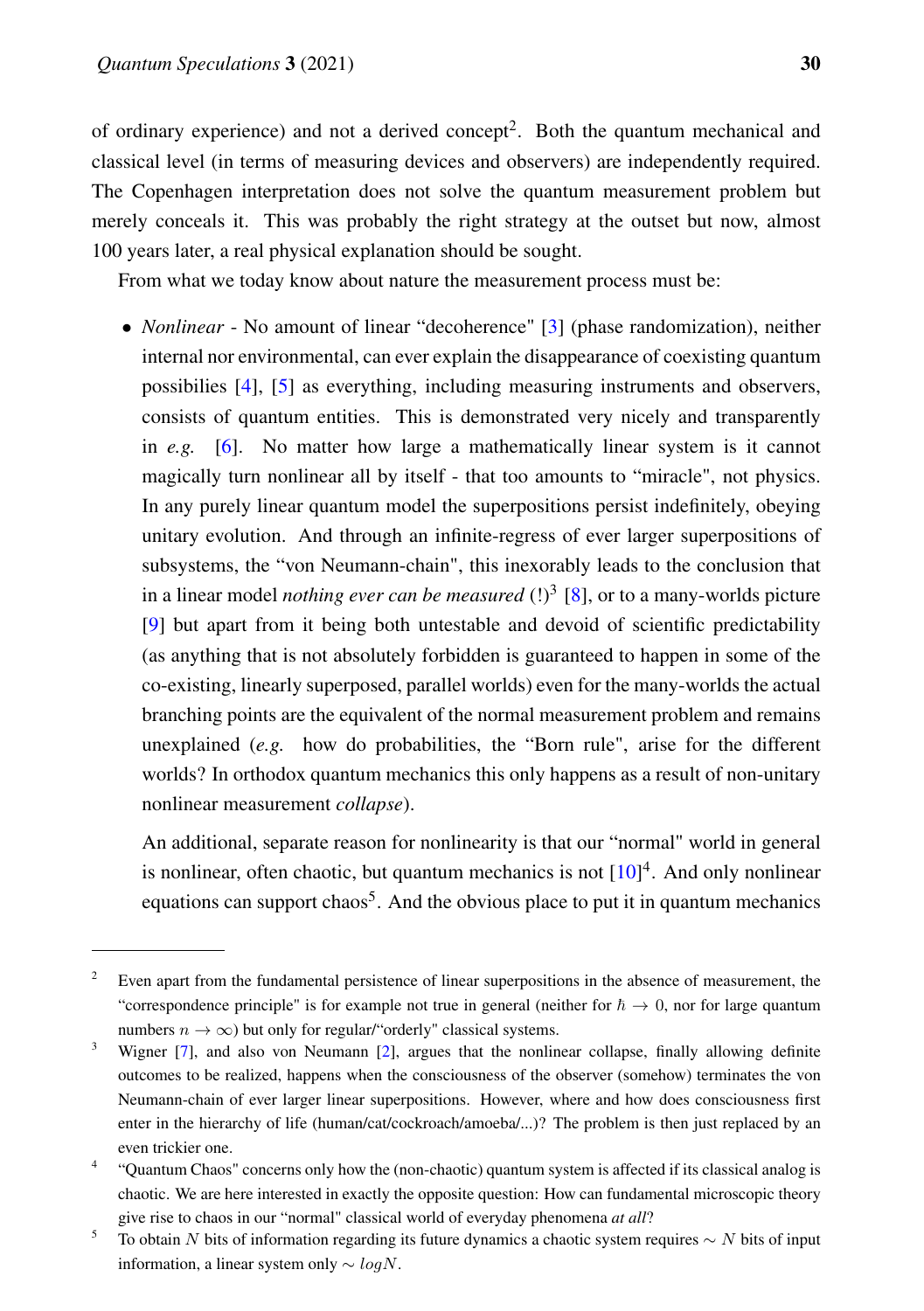is in the measuring process: Apart from explaining how the classical world can be chaotic at all, a nonlinear measuring mechanism could be the source of the apparent randomness in quantum mechanics. A quantitative physical mechanism would also be amenable to experimental tests, which is not the case for the "miracle" of measurement collapse in orthodox (Copenhagen) quantum mechanics which is *postulated* to be fundamentally random.

• *Nonlocal* - Required by Bell's theorem [\[11\]](#page-3-7) and its numerous experimental tests [\[12–](#page-3-8)[15\]](#page-3-9) showing correlation of space-like separated events.

One specific crude prototype of this sort has long existed: the de Broglie-Bohm pilot-wave theory [\[16\]](#page-3-10), [\[17\]](#page-3-11). In it particles objectively are particles all the time, not only during measurement. It is deterministic, but the pilot-wave guiding the particle trajectories reproduces the apparently "random" character of quantum measurements due to the particles separately postulated dynamics. It is nonlocal, as the pilot-wave is global and reacts instantaneously to changes, such as measurements, alterations to experimental setup while entangled particles are "in-flight" [\[13\]](#page-3-12), etc. However, as it, by construction, reproduces the predictions of orthodox quantum mechanics (albeit without measurement collapse) it is not really testable in the usual empirical sense.

A more natural and automatic path, not requiring additional structure, is to utilize nonlinear instabilities already present in fundamental interactions [\[18\]](#page-3-13). (There are also other suggestions too numerous to mention in this short note.)

In any case, a quantum measurement mechanism should be amenable to normal scientific methods of testing, *e.g.* is it instantaneous, and if not, what is its spatiotemporal dynamics and how is it reconciled with Bell's theorem, etc. This should be done for individual events, including space-like correlated ones, and not only for expectation values as they tend to conceal many of the relevant points due to their merely statistical average nature.

Finally, any real solution to the quantum measurement problem should not be allowed to dodge the real issues with "and then a miracle happens".

## References

- <span id="page-2-0"></span>1. N. Bohr, *Atomic Physics and Human Knowledge*, John Wiley & Sons, New York (1958).
- <span id="page-2-1"></span>2. J. von Neumann, *Mathematical Foundations of Quantum Mechanics*, pp. 347-445, Princeton University Press, Princeton (1955).
- <span id="page-2-2"></span>3. W.H. Zurek, *Pointer Basis of Quantum Apparatus: Into what Mixture does the Wave Packet Collapse?*, Phys. Rev. D 24, 1516 (1981); *Environment-Induced Superselection Rules*, Phys. Rev. D 26, 1862 (1982).